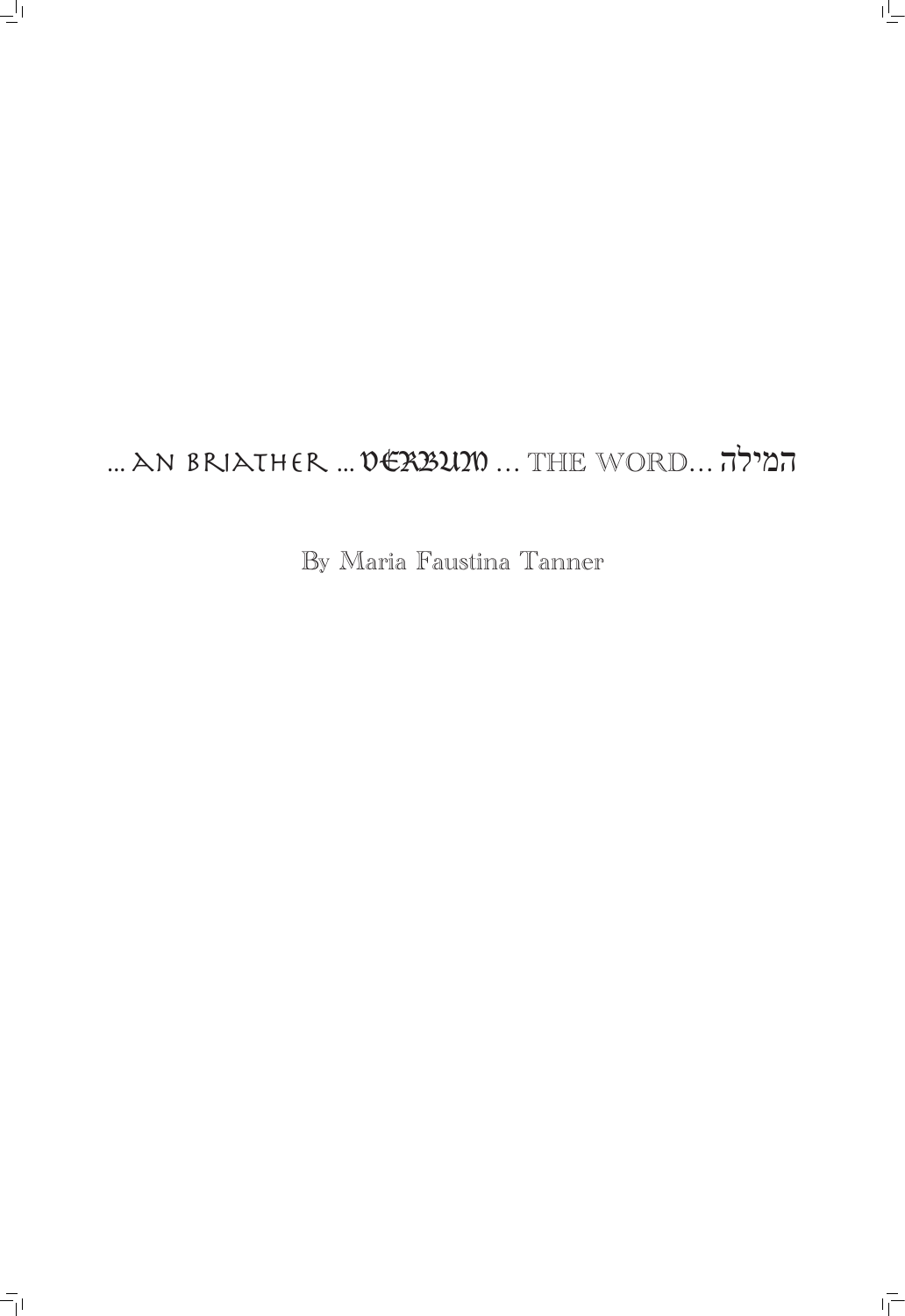To trace tabulation, we might begin at a beginning a provocative emplacement where;

## 1 בתחילה הייתה המילה, והמילה הייתה עם האלוהים, והמילה הייתה אלוהים.

#### JOHN 1:1  $^3$ And God Said, Let there be light, and there was light.

GENESIS 1:1

Bhi an briather ann agus bhi an briathar fara Dia agus b'e Dia an Briathar.2

As a corpus of texts the Torah, also referred to as the Old Testament, was composed sometime between the twelfth and the second century B.C. Many of its genealogies, stories and poems were passed down through the generations in the way of oral tradition. It's transmission over time could be said to have formulated in the way of a history of ideas in the 'interplay of representations that flow anonymously between men in the interstices of great discursive monuments.<sup>4</sup>

#### **In the beginning was the Word, and the Word was with God, and the Word was God.**

The Word as a beginning itself opens to understanding as paradox, as we read from a book without origin where writing itself is its advent…

With faith as the cornerstone to the inter-generational vitality of this Holy Book, its contents could be repeated, known and transformed. However in this trajectory the writings of the Torah also faced certain erasure as no complete texts survived from the time before the destruction of Jerusalem and the deportation of the Jews in the Babylonian Exile of 587/6 B.C. by the Roman army led by Titus. In the wake its broken textual genealogies, the Old Testament is imbued and bound by internal configurations and secret contradictions that lead questions of translation toward an ever receding point of occultation.

In the silent birth of distant correspondences, the Lebor Gabála Érenn (The Book of Invasions), written by Irish Christian Monks in 11AD, stated that Gaelic was among the 72 original languages that arose during the biblical confusion of tongues and that 'ancient Gaelic was second only to Hebrew in its purity and sacredness'.<sup>8</sup> Interestingly 18th century historians discerned a notable similarity between the Early Gaelic and Hebrew - Phoenician of the second century B.C. 'Roman dramatist, Titus Maccius Plautus 184 B.C. wrote a play titled The Penulus in which he placed the then current Phoenician into the speech of one of his characters, later 18th century linguists noticed the great similarity between that Phoenician and the Early Irish Language'.9

The Torah was written in ancient Hebrew with brief intervals written in Aramaic. Biblical Hebrew belongs to a category of the world's oldest living languages. 'Hebrew is classified as a Semitic language (or Shemitic, from Shem, the son of Noah)'.<sup>5</sup> The Hebrew language is referred to as Leshon Hakodesh הקודש לשון, which translates as sacred language or the 'tongue of holiness'.6 Hebrew words appear as cuneiform symbols, letters that form pictures allowing the symbol to be applied in a variety of different ways. The pictographs produce not only literal meanings, but also implied and figurative meanings. Study of the implied and figurative meaning of Hebrew words goes beyond the scope of literal perceptions to reveal the 'hidden manna'<sup>7</sup> in the Word of God, *Dvar Yhw*. The twenty-two letters of the Hebrew alphabet are the root articulations of the live creative force of the word – המילה

The Lebor Gabála Érenn it is neither probable history nor science, but rather a compendium of subliteratures and almanacs by anonymous authors. The narrative prose and poems of the ancient book, inscribe Irish history with genetic dimension synchronous with that of the Old Testament. Lebor Gabála Érenn tells a story of the post - diluvian (after the flood) history of Ireland. It's writings follow mankind in his decent from Adam through the sons of Noah revealing - in this linage the origin of the Goidelic peoples (the Gales). In an abbreviated pedigree it follows; Noah was Father to Japheth and Japheth was Father to Magog, and Magog, Father to Baath and Baath had a son by name Fénius Farsaid (also Phoeniusa; Phenius, Féinius, Farsa, Farsaidh, many variant spellings).<sup>12</sup> It is this named descendant of Noah that is said to be the forbearer of the Gales.

Fénius Farsaid was a leader of his people and is recalled as one of the 72 Chieftains present during the building of Nimrods tower of Babel in southern Mesopotamia, occurring sometime around 4000 BCE. Fenius had a son Niul fifth in descent from Japhet. Niul married Scota, daughter of Queen Nefertiti and Pharaoh Cincris of Egypt and they produced a son from that marriage by the name of Goídel Mac Ethéoir (Goidel Glas). Legend holds that Goidel Glas under the tutelage of his grandfather Fenius Farsaid crafted the Godelic (Gaelic) language from the original 72 languages that arose during the biblical confusion of tongues in Bable.<sup>13</sup>

Lebor Gabála Érenn also tells of how the Goidelic people aided Moses and the Israelites in their flight from Egypt and that they too also left Egypt at the same time as the Israelites in the Exodus of 1446 BC.<sup>14</sup>

Moses in gratitude was said to have offered the Goidelic people a place in the Promised Land should they choose to accompany the Hebrews. However the Goidel's declined Moses offer and settled in Scythia (Central Eurasia in classical antiquity). After a period of time spent in Scythia, the Goidels left and spent 440 years wandering the earth, undergoing a series of trials and tribulations akin to those of the Israelites, who spent 40 years wandering in the wilderness.<sup>15</sup>



Eventually the Goidelic peoples journeyed to the Iberian region of Spain and settled there, the Iberian decendants of the Goidelic nomads became known as the Milesians (the Irish of today). The claim that the Irish Gaels came from the Iberian region of Galicia in Spain is in part inferred from the similarity of the names *Iberia* and *Hibernia* and the names *Galicia* and *Gael'.*"

### AS SHOWN BY THE TRANSLITERATION IN THE PENULUS OF TITUS PLAUTUS:

HEBREW-PHOENICIAN<sup>10</sup>

Byth lym mo thym nociothii nel ech an ti daisc machon

The Milesians are said to have come to Ireland in an invasion led by King Milesius, who overcame the predecessors of Ireland the Tuatha De Danaan and their goddess Ériu. The Milesians were magnanimous in victory and named the island Erin, the dative form of the Godessess name, in her honour. Milesians are also said to have arranged a settlement with the defeated Tuatha, the Milesians taking the upper half of Ireland and the Tuatha De Dananna taking the half below the ground.<sup>16</sup>

Ys i do iebrim thyfe lyth chy lya chon temlyph ula.

EARLY GAELIC

Beth liom' mo thime nociaithe, niel ach an ti dairie mae coinne

### Is i de leabhraim tafach leith, chi lis con teampluibh ulla.11

They sailed over Caspian Entered on Liuis, Made for Toirrian, Followed on past Africa, Arrived at Spain, Where were conceived Erimon, And Eber to Mile, Soon Brego, Bile, For avenging of Ith, Grouped in their barks, Sixty their number.  $\mathcal{L}$ he men as they returne $\delta$ Divided Ireland Among twice six chieftains . Let the truth of the history suffice!  $18$ 

After their parting of ways these descendants of time, the Hebrews and Gales would not meet again in written history for thousands of years. Then once again in 1079AD, the ancient Annals of Inishfallen wrote how; "Five Jews came from over sea with gifts to Tairdelbach King of Munster, and were sent back over the sea again".<sup>19</sup>

Beginning in 1845 a member of Young Ireland writing under the pseudonym ''Speranza'', Lady Wilde, (mother of Oscar Wilde) contributed both prose and verse for the Irish Nationalist Journal until it was suppressed for sedition in  $1848$ .<sup>21</sup>

> She flung her triumphs to the stars In glorious chants for freedom won, While over Pharaoh's gilded cars The fierce, death-bearing waves rolled on: I can but look in God's great face, And pray him for our fated race, To come in Sinai thunders down, And, with His mystic radiance, crown Some Prophet-Leader, with command To break the strength of Egypt's band And set thee free, Loved Ireland!<sup>23</sup>

And the Lord said, Behold they are one people, and they all have the same language. And this is what they began to do and now nothing, which they propose to do, will be impossible for them. 'Come let us go down and there confuse their language, that they may not understand one another's speech. So the Lord scattered them abroad from there over the face of the whole earth; and they stopped building the city.

> Now these are the records of the generations of SHEM, HAM AND JAPHETH, THE SONS OF NOAH; AND SONS WERE BORN TO THEM AFTER THE FLOOD.

GENESIS 10:1

Genesis 11:6-8

I will bring you up out of the affliction of Egypt to the land of the Canaanite and the Hittite and the Amorite and The Perizzite and the Hivite and the Jebusite,' To a land flowing with milk and honey.

#### EXODUS 3:17

## Translated Excerpt from Lebor Gabála Érenn: The Book of Invasions The Milesians 65-95

Noble son of Ugoine, How attains one to full knowledge of Ireland? he arose from Scythia, Did Feinius Farsaid himself; Nél reached Egypt, Remained awhile faithfully With Pharao in journeys. A betrothal of Nél, of Scota, The conception of our father Gáedil, The surname of "Scot" spread abroad Did the fair daughter of Pharao. The people of the Good God arrived together With smiting of a great host. Cincris was extinguished, Drowned in the Red Sea. They voyaged the sea-surface Arrived at Scythia, Which Eber Scot harried;

## (…)

A number of historians held to the idea that the Early Christian redaction of Celtic Antiquity sought the purposeful re-alignment of Ireland's pagan history with that of a more fundamental monotheistic

worldview. Judeo-Christianity could inscribe a totalising account of creation that was closer to a perceivable origin, more firmly linked to its ultimate horizon (and consequently more in control of its determination). With religious erudition advancing the reaches of a Judeo-Christian narrative leading to its general acceptance in Ireland circa 431AD, paganism lapsed ever increasingly into a rift in language and its memory…

From infinite parallaxes whose delicate strands of credence and passage converged, in the midnineteenth century a *history of ideas*<sup>20</sup> would crystalize anew in the work of a spiritual and ideological re-construction of the Irish nation. The movement known as Young Ireland arose as anti-colonial cultural nationalism, it was made up of insurrectionist poet fighters who recognized the subversive potential of reigniting the fire of belief in the illustrious heritage of Ireland. Claiming distinct heritage and nationality that ran deeper in time than the rupture of linguistic bifurication and the viceral fear of spiritual and ethnic miscegenation's, the mystical cords of biblical syncretism were made to resound in the soul story of the land once again.

## DEDICATION

# *To Ireland*  $\mathcal{W}_{\mathbf{y}}$  Country wounded to the heart, Could I but flash along thy soul Electric power to rive apart Thy life from out Deaths icy drift, Till the full splendors of our age

Shone round thee for thy heritage – As Miriam's, $^{22}$  by the Red Sea strand Clashing proud cymbals, so my hand Would strike thy harp, Loved Ireland!

...

Speranza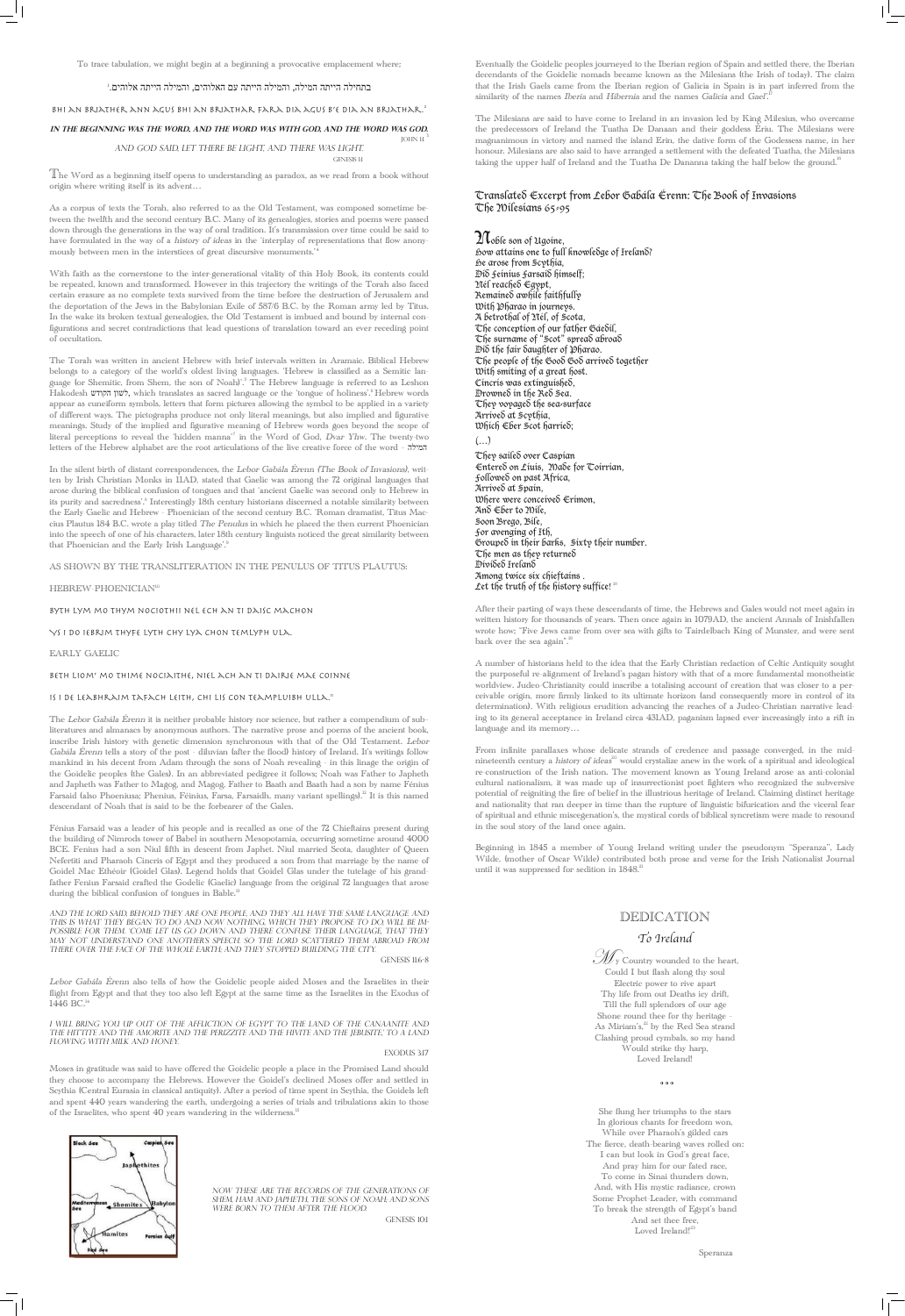Weaving words with the intangible threads of sacred heritage, the literature and poetry of the Young Ireland movement was deeply embedded in notions of a hypostatized union of land, language, and religion – a calling forth of the memory of a pre-lapsarian Eden, the birth right of the Gaelic People.

Young Ireland and its predecessors, The Gaelic Revival understood the critical and emancipatory value of the historical imagination, of the implications of making and re-making history rather than accepting it as force imposed from the outside. The Irish cultural rebellion circa 1848, drew on emblematic power of biblical narrative found in early Christian writings. Its literatures engaged an experimental transposition that explored a linking up with a mystical Judeo-Christian (elsewhere, within– here), Foucault elaborates this notion referring to it as 'the thought from the outside'<sup>24</sup> 'that only in its dispersion shines forth, (…) the experience of it involves going outside oneself, ultimately in order to find oneself<sup>25</sup>. In the context of the Young Irelands poetic prayer, this going outside of the self  $-$  the besieged and beleaguered Island of Ireland, represented the gathering of the Irish nation within 'the dazzling interiority of thought<sup>26</sup>, a spacious and unfolding interiority of biblical genealogical exegesis, ultimately in the search of itself.

> $\mathscr{D}_\text{hall}$  we thread the dust of ages Musing, dreamlike, on the past, Seeking on the broad earths pages For the shadow Time hath cast; Waking up some ancient story, From each prostrate shrine or hall. Old traditions of a glory Earth shall never more recall?

#### $($ ... $)$

Ah! The world has sadder ruins Than these wrecks of things sublime; For the touch of mans misdoings Leaves more blighted tracks than time Ancient lore gives no examples Of ruins here we find Prostrate souls for fallen temples, Mighty ruins of the mind.<sup>3</sup>

Time sets us now at a very different and distant shore to that of our nameless forefathers. In a contemporary globalized world the delicate lines of deep history are all but rinsed from a secularized process of present remembering. To disturb ancient writings and awaken them to present memory, 'reciting the marks still legible on their surface, to rediscover the flash of their birth',<sup>27</sup>we partake in a search for a form of truth that proceeded us in words without end… In the perils of that search, from the ancient past, we can still hear the ambiguous echoes of the prophetic voice and how it has reached and bent into myriad configurations of identity and power of today. The continuous and rhizomatic nature of the Biblical history is revealed in the Jewish National Anthem written 1880's by Naftali Herz Imber, titled HaTikvah (The Hope). 'The song was first adopted in 1897 by the First Zionist Congress and was used unofficially until 1948 subsequently it was made the official anthem in 2004.<sup>28</sup> Bound in its aspiration to prophecy of the Torah, it is sung with the words:

> Soldiers are we, Whose lives are pledged to Ireland, Some have come From a land beyond the wave, Sworn to be free, No more our ancient sire - land, Shall shelter the despot or the slave. $3$

The Irish National Anthem written in 1907 by Peadar Kearney titled Amhrán na bhFiann (The Soldier's Song). 'It was first published in the newspaper, Irish Freedom in 1912, but was not widely known until it was sung at the GPO during the Easter Rising of 1916. The chorus was formally adopted as the Irish National Anthem in 1926.<sup>30</sup> The anthem sings salute to those nomadic tribes who first settled ancient Ireland and whose descendants fought in the republican rebellion in the name of Irish national freedom against British hegemony:

Amid vast and hybrid assemblages of knowledge, chronologies, genealogies and mythologies, to the reflexive hermeneutics of historicity, one thing is clear; time is apparently linear and irreversible in its march. And as the past continues to foreshadow the future, the question from its advent remains essentially the same. What words, what seeds of meaning will continue to root and complexify and what will be seeded no more in the anxious and fertile soil of an unborn future?

## RUINS

Speranza

| כל עוד בלבב פנימה     | As long as in the Jewish Heart,           |
|-----------------------|-------------------------------------------|
| נפש יהודי הומייה      | The spirit is still yearning              |
| ולפאתי מזרח קדימה     | With eyes turned toward the East,         |
| עין לציון צופיה       | Toward Zion,                              |
| עוד לא אבדה תקוותינו  | Our hope is not lost,                     |
| התקווה בת שנות אלפיים | Our hope of two thousand years,           |
| להיות עם חופשי בארצנו | To be a free people in our land           |
| ארץ ציון וירושלים     | Land of Zion and Jerusalem. <sup>29</sup> |

Sinne Fianna Fáil, atá faoi gheall ag Éirinn, Buíon dár slua thar toinn do ráinig chughainn, Faoi mhóid bheith saor Seantír ár sinsear feasta, Ní fhágfar faoin tíorán ná faoin tráill.

> 1 *New American Standard Bible*, The Open Bible edition, (Thomas Nelson Publishers, 1978) John1: 1 Hebrew text 2 Ibid 3 Ibid 4 Michel Foucault, *The Archaeology of Knowledge*, translated by A.M. Sheridan Smith, (Routledge Classics London & New York, 2010) p.153 5 http://www.ancient-hebrew.org/11\_language.html 6 http://en.wikipedia.org/wiki/Leshon\_Hakodesh 7 *Deuteronomy 8:3* 'And he humbled you and let you hunger and fed you with manna, which you did not know, nor did your fathers know, that he might make you know that man does not live by bread alone, but man lives by every word that comes from the mouth of Yahweh 8 Maria Tymoczk, *The Irish Ulysses*, Chapter 2 - *The Irish Architectonics of Ulysses: Symbolic Structures from The Book of Invasions*, (University of California Press, E-books collection, 1982-2004) 9 Thomas Moore, *The History of Ireland*, (vol.3) (1840) <sup>10</sup>The Phoenician alphabet, called by convention the Proto-Canaanite alphabet for inscriptions older than around 1200 BC, is the oldest verified consonantal alphabet. It was used for the writing of Phoenician, a Northern Semitic language, used by the civilization of Phoenicia. <sup>11</sup>Thomas Moore, *The History of Ireland*, (vol.3)(1840), Leading 18th and 19th century scholars, such as Gen. Charles Vallancey, Lord Rosse and Sir William Betham, also wrote on this subject. Vallancey, spoke of, 'The great affinity found in many words, nay whole lines and sentences of this speech, between the Punic [Phoenician] and the Irish.' http://www.ensign message.com/archives/hebrew.html <sup>12</sup>John Carey, *The Ancestry of Fénius Farsaid*, (Harvard University study, published in Celtica 21, 1990) p.104-112. http://www.ucc.ie/acad/smg/CDI/PDFs\_articles/Carey\_AncestryofFeni usFarsaid.pdf <sup>13</sup> Geoffrey Keating, *Foras Feasa ar Eireann le Seathrun Ceitinne*, translated by E. Comyn & P.S. Dinneen, Ex-Classics Project p.91-100 14Hughe David, The British Chronicles, (vol.1) (Heritage Books Inc, 2007) p.35 15http://en.wikipedia.org/wiki/Lebor\_Gabála\_Éirenn 16 Patricia Monaghan, *The Encyclopedia of Celtic Mythology and Folklore* (Infobase Publishing, 2004) p.332 17Maria Tymoczk, *The Irish Ulysses* (University of California Press, 1997) Literary Criticism p.26 18http://www.maryjones.us/ctexts/lebor5.html 19http://jewishmuseum.ie/jews-in-ireland/ 20 Michel Foucault, *The Archaeology of Knowledge,* translated by A.M. Sheridan Smith (Routledge Classics London and New York, 2010) p.153 The history of ideas, is the discipline of beginning and ends, the description of obscure continuities and returns, the reconstitution of developments in the linear form of history. It becomes therefore a discipline of interference. 21 T.F. O'Sullivan, extract from *The Young Irelanders* (The Kerryman Ltd., 1944) <sup>22</sup>Miriam was Moses' sister, and her only prophecy was a song of praise for Moses after he parted the Red Sea. Later, God punished her for complaining that Moses had too much power. 23J Francesca Wilde, *Poems by Speranza*, 1st Edition (Oxford University) p.7 24 Michel Foucault and Maurice Blanchot, *Foucault Blanchot*, translated by Jeffrey Mehlman and Brian Massumi (Zone Books, NewYork, 1990) p.16 25Ibid p.16 26Ibid p.16 27 Michel Foucault, *The Archaeology of Knowledge,* translated by A.M. Sheridan Smith (Routledge Classics London and New York, 2010) p.68 28http://en.wikipedia.org/wiki/Hatikvah 29Ibid 30http://www.taoiseach.gov.ie/eng/Historical\_Information/The\_National\_Anthem/ <sup>31</sup>Ibid 32J Francesca Wilde, *Poems by Speranza*, 1st Edition (Oxford University) p.36